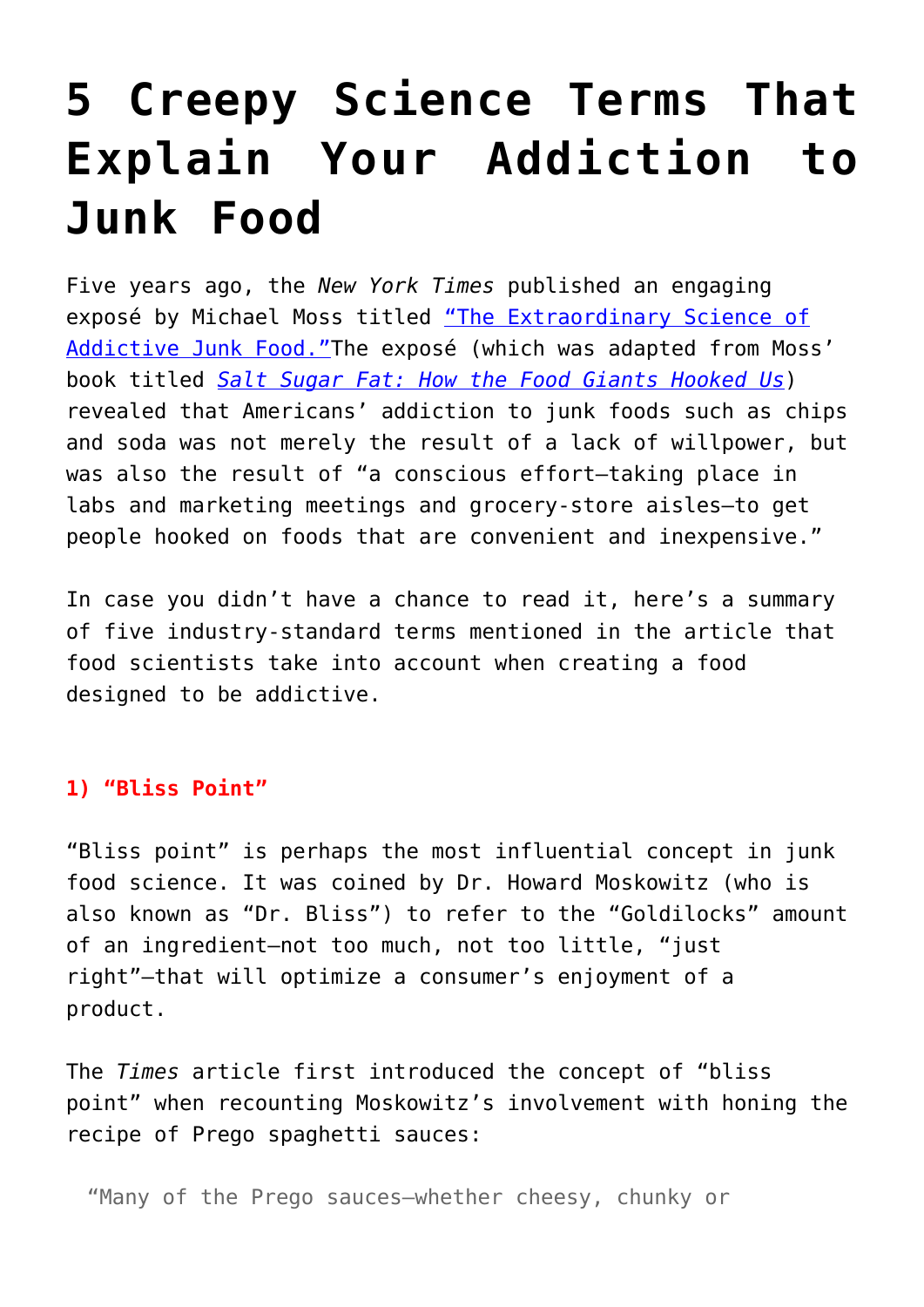light—have one feature in common: The largest ingredient, after tomatoes, is sugar. A mere half-cup of Prego Traditional, for instance, has the equivalent of more than two teaspoons of sugar, as much as two-plus Oreo cookies. It also delivers one-third of the sodium recommended for a majority of American adults for an entire day. In making these sauces, Campbell supplied the ingredients, including the salt, sugar and, for some versions, fat, while Moskowitz supplied the optimization. 'More is not necessarily better,' Moskowitz wrote in his own account of the Prego project. 'As the sensory intensity (say, of sweetness) increases, consumers first say that they like the product more, but eventually, with a middle level of sweetness, consumers like the product the most (this is their optimum, or 'bliss,' point).'"

## **2) "Sensory-Specific Satiety"**

As it turns out, humans may prefer a food with a bold flavor at first, but quickly grow tired of it and stop eating. Bland foods, however, they can consume for longer periods of time, and repeatedly.

"In lay terms, [sensory-specific satiety] is the tendency for big, distinct flavors to overwhelm the brain, which responds by depressing your desire to have more. Sensory-specific satiety also became a guiding principle for the processedfood industry. The biggest hits—be they Coca-Cola or Doritos—owe their success to complex formulas that pique the taste buds enough to be alluring but don't have a distinct, overriding single flavor that tells the brain to stop eating."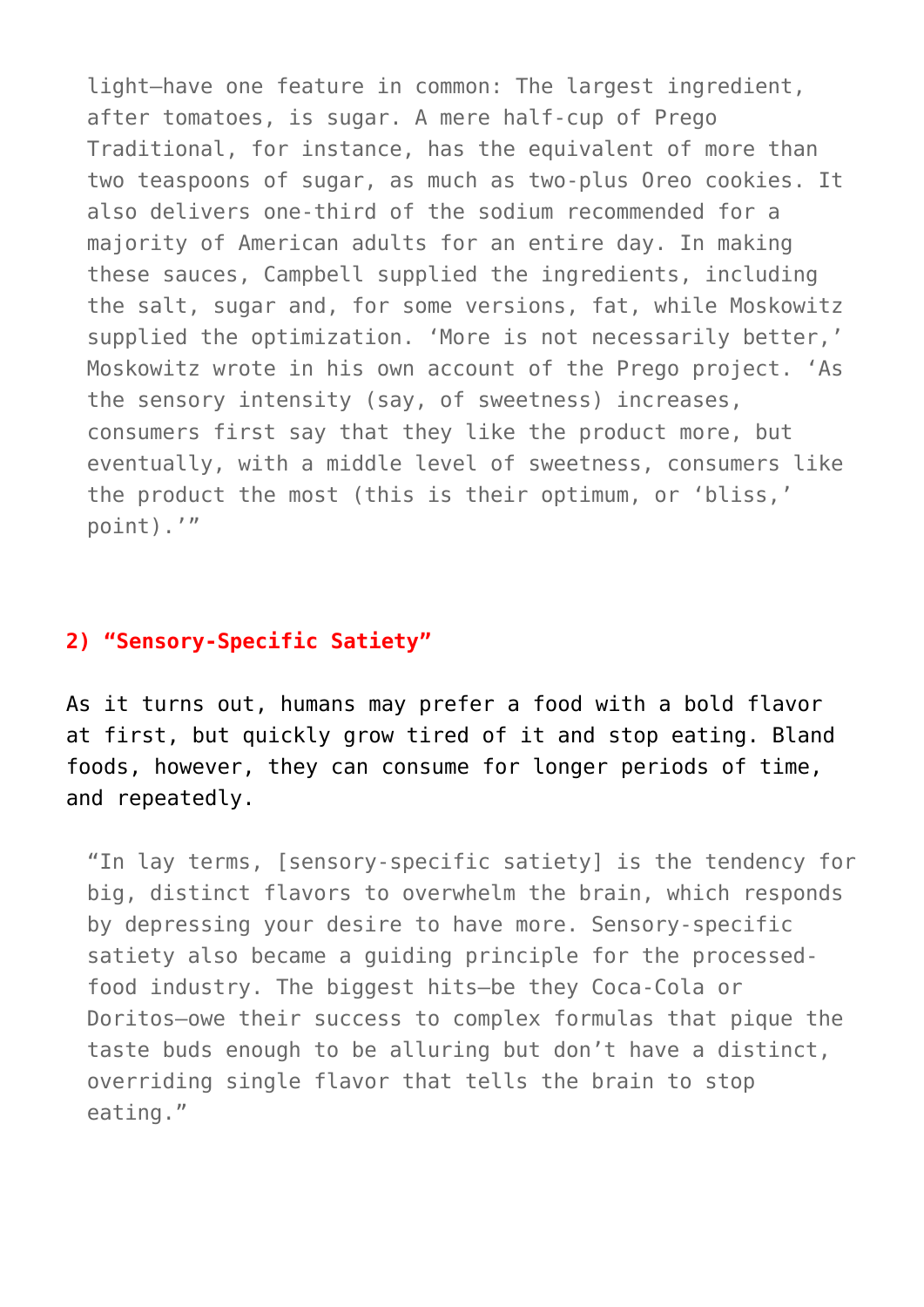#### **3) "Mouth Feel"**

"This is the way a product interacts with the mouth, as defined more specifically by a host of related sensations, from dryness to gumminess to moisture release. These are terms more familiar to sommeliers, but the mouth feel of soda and many other food items, especially those high in fat, is second only to the bliss point in its ability to predict how much craving a product will induce."

#### **4) "Break Point"**

Scientists have found that part of the pleasure that people derive from eating chips has to do with crunch. Moss explains, using the example of Frito-Lay:

"Frito-Lay had a formidable research complex near Dallas, where nearly 500 chemists, psychologists and technicians conducted research that cost up to \$30 million a year, and the science corps focused intense amounts of resources on questions of crunch, mouth feel and aroma for each of these items. Their tools included a \$40,000 device that simulated a chewing mouth to test and perfect the chips, discovering things like the perfect break point: people like a chip that snaps with about four pounds of pressure per square inch."

# **5) "Vanishing Caloric Density"**

# Whoever is responsible for designing Cheetos is an evil genius:

"To get a better feel for [food technicians'] work, I called on Steven Witherly, a food scientist who wrote a fascinating